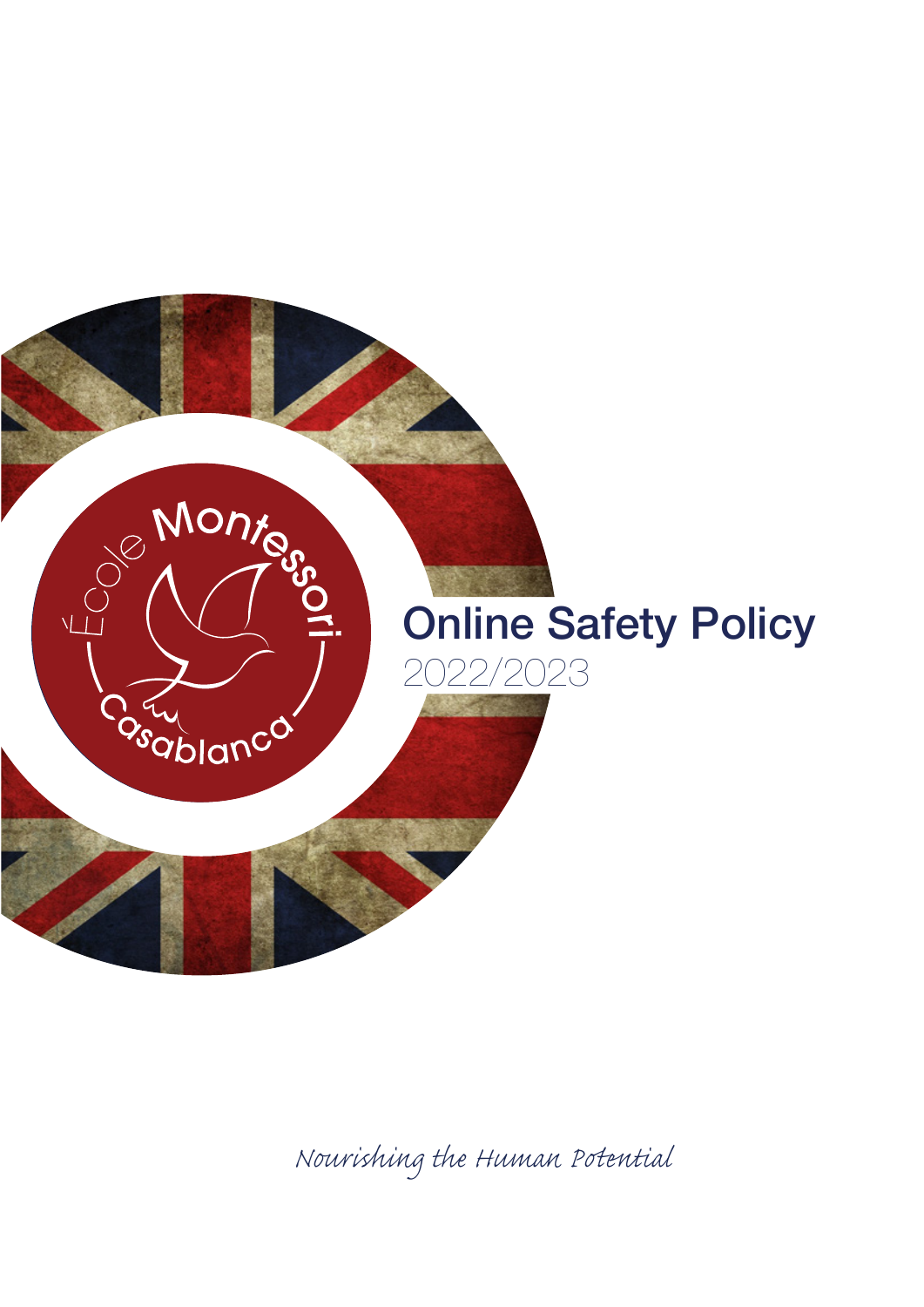

# Online Safety Policy

#### Aims:

- Protecting and educating pupils and staff in their use of technology.
- Informing teachers and parents/guardians about their role in safeguarding and protecting pupils at school and at home.
- Putting policies and procedures in place to help prevent incidents of cyber-bullying within the school community.
- Having effective and clear measures to deal with and monitor cases of cyber-bullying.

### EMC ensures that:

- Pupils will be made aware of acceptable and unacceptable Internet use.
- Pupils will be taught, where appropriate, to be critically aware of the materials/content they access online and be guided to validate the accuracy of information.
- Pupils will be encouraged to report unpleasant Internet content to their class teacher, supervisor.
- The school Internet access is designed expressly for pupil use and includes filtering appropriate to the needs of our pupils.
- Where pupils are allowed to freely search the internet, staff should be vigilant in monitoring the content of the websites they visit.
- All pupils and staff understand the importance of password security and the need to log out of accounts.

# Social networking and personal publishing:

The school has a duty of care to provide a safe learning environment for all its pupils and staff and will ensure the following:

- Blocking pupil access to social media sites within school boundaries
- Educating pupils about why they must not reveal their personal details or those of others, or arrange to meet anyone from an online site
- Educating both pupils and staff as to why they should not engage in online discussion revealing personal matters relating to any members of the school community
- Educating both pupils and staff about ensuring all technological equipment is always password/PIN protected
- Informing staff not to accept invitations from pupils or parents/guardians on social media
- • Informing staff about regularly checking their security settings on personal social media profiles to minimise risk of access of personal information